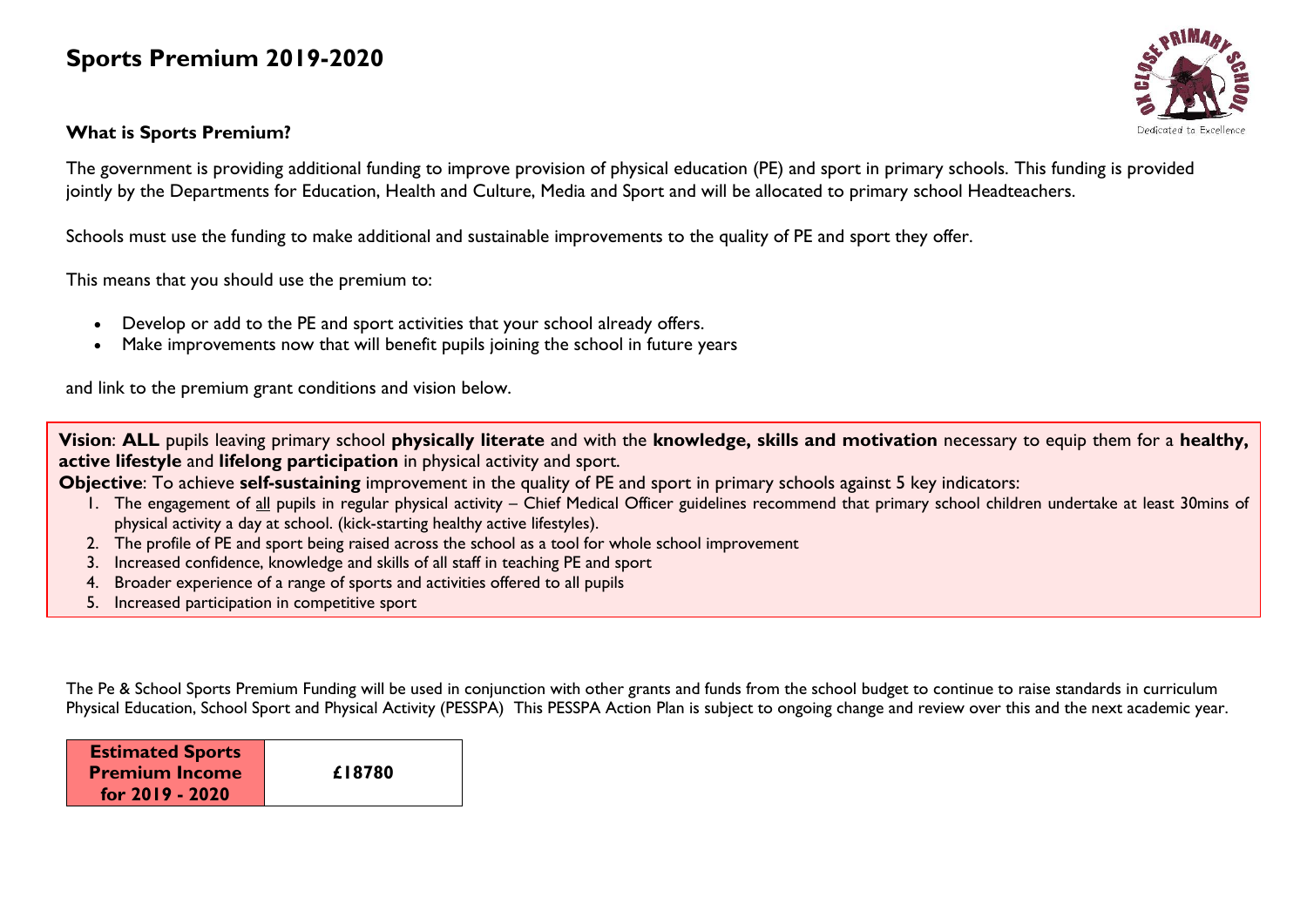| Grant<br><b>Condition/Key</b><br><b>Indicator</b>      | <b>Action</b>                                                                                                                                                                                     | Details and expected impact/sustainability                                                                                                                                                                                                                                                                                                                                                                                                                                                                                                                                                                                                                                                                                                                                                                                                                                                                                                                                                                                                 | <b>Cost</b><br>(Estimated)                           | <b>Evidence</b>                                                                                                                                                                                                                                                                |
|--------------------------------------------------------|---------------------------------------------------------------------------------------------------------------------------------------------------------------------------------------------------|--------------------------------------------------------------------------------------------------------------------------------------------------------------------------------------------------------------------------------------------------------------------------------------------------------------------------------------------------------------------------------------------------------------------------------------------------------------------------------------------------------------------------------------------------------------------------------------------------------------------------------------------------------------------------------------------------------------------------------------------------------------------------------------------------------------------------------------------------------------------------------------------------------------------------------------------------------------------------------------------------------------------------------------------|------------------------------------------------------|--------------------------------------------------------------------------------------------------------------------------------------------------------------------------------------------------------------------------------------------------------------------------------|
| 5. Increased<br>participation in<br>competitive sport. | To continue to increase<br>and monitor the<br>participation of pupils<br>across school in intra<br>school competition.<br>To introduce children in<br>Key Stage 1 to intra house<br>competitions. | Audit current provision of 'intra' competition through<br>Subject Leader's work with staff on Core Task and Units of<br>Work (see key indicator 3).<br>Develop staff understanding of 'competition' as a learning<br>platform embedded approach to 'competition' -pupils<br>setting personal 'next step' challenge/target, embedded team<br>paired/small group/team competition in lesson structures.<br>Continue to prove all children with opportunities to<br>participate in 'competitive events' both in school and<br>outside of school.<br>Level I Intra festivals e.g. end of unit class<br>festival/competition/tournament, lesson game situations.<br>July School Sports Day<br>July school sports day with opportunities for<br>competitive sports for Y5 and 6.<br>Termly Intra-House Games - Basketball, cross country<br>relays etc. Children from Key Stage 1 and Key Stage 2<br>to complete. (Organised by Sports apprentice)<br>Dance/Gym Showcases (see key indicator 3)<br>Increasing opportunities for A, B and C teams | General equipment audit<br>where applicable<br>£1500 | Intra Competition within School<br>calendar                                                                                                                                                                                                                                    |
|                                                        | Level 2 Competition SLA<br>from Sedgefield Sports<br>Partnership (SSP)<br>Level 3 Competition<br>Framework                                                                                        | competing in event<br>To allow access for all pupils to access a wide range of L2<br>(inter) competitive events and opportunities to participate<br>in different festivals with their peers including gymnastics,<br>dance, cross-country, football, tag rugby, athletics, cricket,<br>tennis and basketball.<br>Provide additional opportinutues for least active children to<br>participate in festivals/events as organised by SSSP<br>Competition to include an increasing number of A, B and C<br>teams participating in events.<br>The competition SLA will also include multi-skills<br>tournaments - this will allow for the children who do not<br>normally compete to participate in events against local<br>schools. These multi skills festivals will provide<br>opportunities for LA children to participate.<br>Opportunities for children in EYFS to participate in multi<br>skills events.                                                                                                                                 |                                                      | Sedgefield SSP Festival Timetable and<br>School Calendar<br>SSP School breakdown of entries<br>Pupil Participation Spreadsheet-<br>Subject Leader & Sport Apprentice to<br>track participation and identify any gaps<br>(e.g. year groups not accessing<br>competitive events) |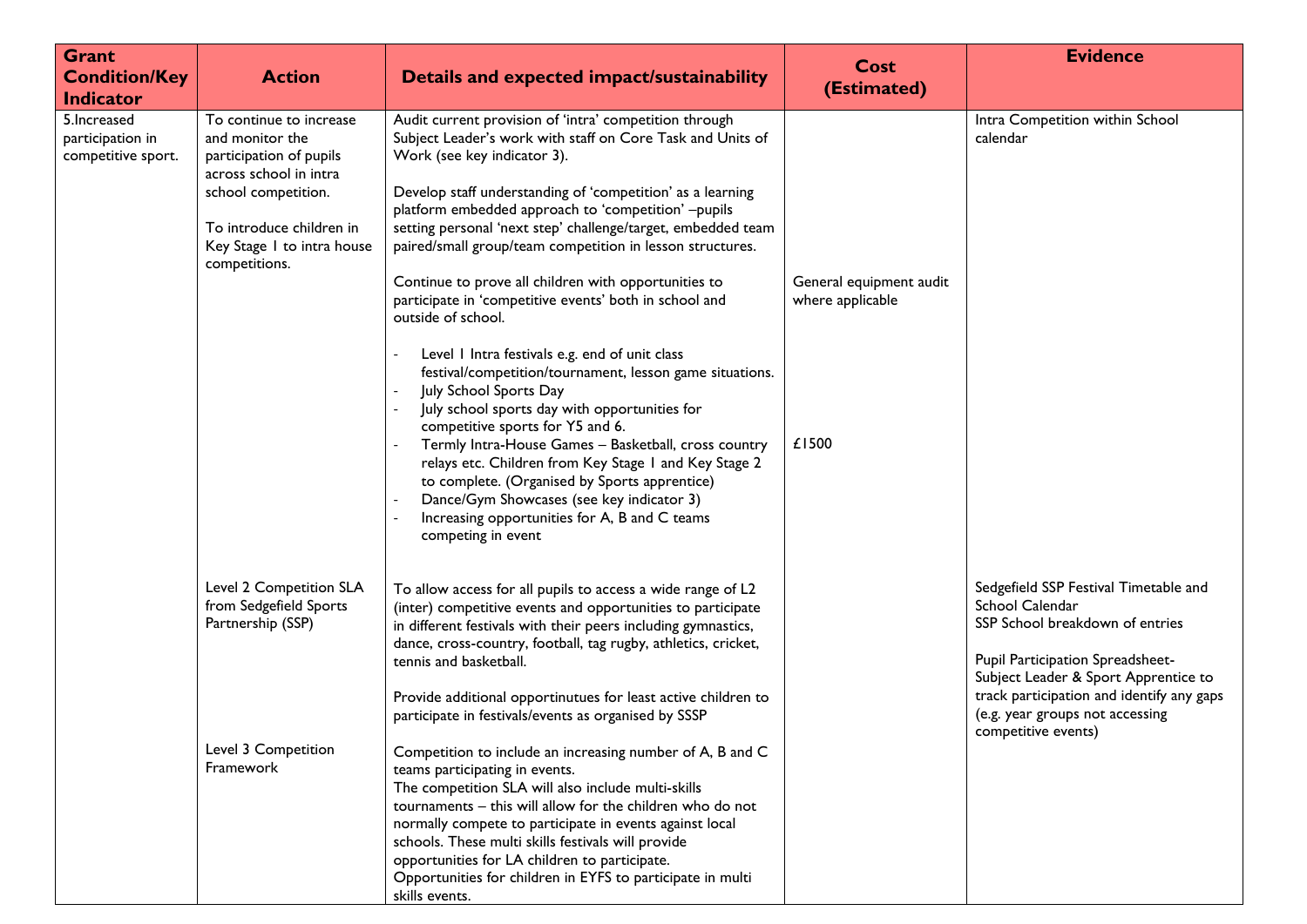| 5. Increased<br>participation in<br>competitive sport.                                                                                                                                                                                                                                    | Transport                                                                               | Access if successful to Level 3 Durham County Sports<br>(cross country, athletics, summer games etc).<br>Opportunities for children to access local competitions and<br>events.<br>Buses to be used to allow children to be transported to<br>festivals and tournaments.                                                                                                                                                                                                                                                                                                                                                                                                                                                                                                                                                                                                                                                                                                                                                                                    | £2000   |                                                                                                                                                                                                                                                                                                                                                                                                                                                                                                                                                                                                                                                                                                                                                               |
|-------------------------------------------------------------------------------------------------------------------------------------------------------------------------------------------------------------------------------------------------------------------------------------------|-----------------------------------------------------------------------------------------|-------------------------------------------------------------------------------------------------------------------------------------------------------------------------------------------------------------------------------------------------------------------------------------------------------------------------------------------------------------------------------------------------------------------------------------------------------------------------------------------------------------------------------------------------------------------------------------------------------------------------------------------------------------------------------------------------------------------------------------------------------------------------------------------------------------------------------------------------------------------------------------------------------------------------------------------------------------------------------------------------------------------------------------------------------------|---------|---------------------------------------------------------------------------------------------------------------------------------------------------------------------------------------------------------------------------------------------------------------------------------------------------------------------------------------------------------------------------------------------------------------------------------------------------------------------------------------------------------------------------------------------------------------------------------------------------------------------------------------------------------------------------------------------------------------------------------------------------------------|
| I The engagement<br>of all pupils in<br>regular physical<br>activity<br>2. The profile of PE<br>and sport being<br>raised across the<br>school as a tool for<br>whole school<br>improvement<br>4.Broader<br>experience of a<br>range of sports and<br>activities offered to<br>all pupils | SLA Package from<br>Sedgefield Sports Partner                                           | Leadership Package for Children - a group of ten Y5<br>children in school will complete the Sports Leader<br>Playmaker Award, a national certificate for sports<br>leadership.<br>Lunchtime Leap Leaders activities timetabled/rota<br>created - support provided by Sports Apprentice.<br>Launch Active Leaders start with assembly<br>delivered by the young leaders.<br>Introduce leaders at playtimes to encourage<br>participation of all children<br>Y5 Leaders - children trained to deliver playground<br>activities.<br>Skipping Day - children in Y6 trained to be skipping<br>leaders to lead lunchtime/breaktime activities with<br>younger children.<br>Judo Taster Session - linked to local club<br>ensuring that community links to clubs are in place.<br>KSI and KS2 taster sessions in school.<br>Gifted and Talented Package - opportunity for<br>$\beta$<br>six identified children from Years 5 and 6 to take<br>part in a centralised programme where they can<br>experience a range of sports delivered by high<br>quality coaches. |         | Leadership pathways encouraged. Pupils<br>developing skills of leading activities<br>appropriately.<br>Collate any pupils uptake of this<br>community sport<br>Pupils given the opportunity to try a<br>wider range of sports including disability<br>sports. They develop an<br>understanding/empathy and awareness of<br>inclusion within sport and<br>difficulties/challenges others may face.<br>(Pupil voice and iMovies)<br>School Gifted & Talented Register<br>Pupils able to perform and develop<br>other (multi ability) skills (e.g. social,<br>independent, cognitive etc) during the<br>programme.<br>Pupils provided with opportunities to<br>participate in a range of extra school<br>activities.<br>Collate any pupils uptake of this sport. |
| 3. Increased<br>confidence,<br>knowledge<br>and<br>skills of all staff in<br>teaching PE<br>and<br>sport                                                                                                                                                                                  | SLA from Sedgefield<br>Sports Partnership (SSP)<br>15 hours of Specialist PE<br>Teacher | Support from the SSP will include $2 \times \frac{1}{2}$ days sessions to<br>support the PE Co-ordinator, upskilling PE Co-ordinator<br>with core tasks and assessments in preparation for whole<br>school CPD and 1/2 whole school CPD on core tasks and<br>assessment.<br>Included in the specialist support.                                                                                                                                                                                                                                                                                                                                                                                                                                                                                                                                                                                                                                                                                                                                             | £760    | CPD record/calendar<br>Staff audit for seeking CPD opportunities<br>Initial and post CPD questionnaires                                                                                                                                                                                                                                                                                                                                                                                                                                                                                                                                                                                                                                                       |
|                                                                                                                                                                                                                                                                                           | Bespoke SLA from<br>Sedgefield Sports<br>Partnership (SSP)                              | Staff audit of experience/confidence/skills delivering high<br>quality PE.<br>Observations of PE in a selection of schools demonstrating<br>high quality PE lessons.                                                                                                                                                                                                                                                                                                                                                                                                                                                                                                                                                                                                                                                                                                                                                                                                                                                                                        | £474.50 | CPD record/calendar<br>Staff audit for seeking CPD opportunities<br>Initial and post CPD questionnaires                                                                                                                                                                                                                                                                                                                                                                                                                                                                                                                                                                                                                                                       |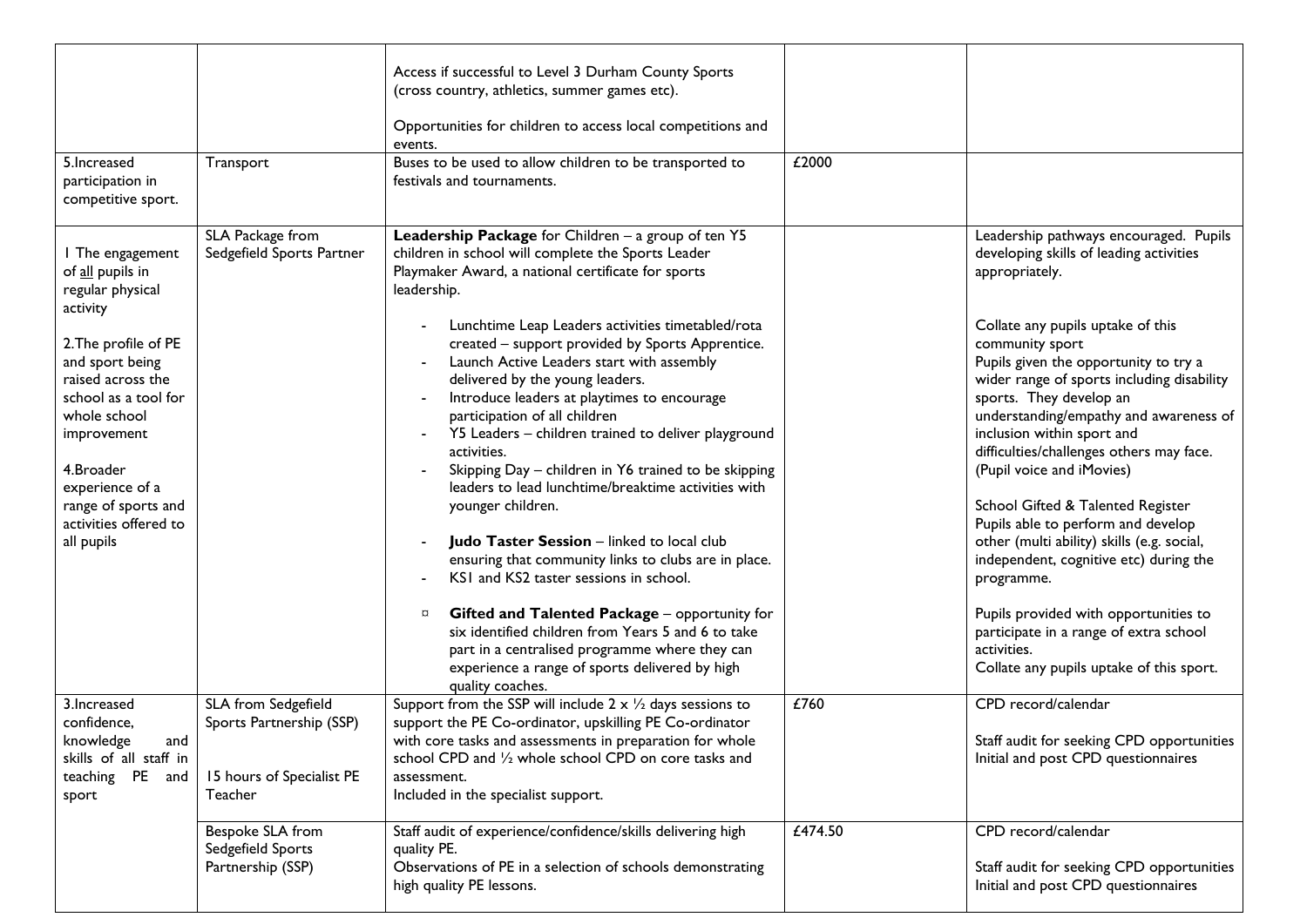|                                                                                                                        | 15 hours of Coaching<br>within curriculum time and<br>after school activity                  | Specialised coach to provide class teaching staff and pupils<br>with 15 hours- focussed on net and wall games, striking and<br>fielding, invasion and OAA games (as identified in audit-<br>specific support for individual staff)                                                                                                                                                                               |       |                                                                                                                                       |
|------------------------------------------------------------------------------------------------------------------------|----------------------------------------------------------------------------------------------|------------------------------------------------------------------------------------------------------------------------------------------------------------------------------------------------------------------------------------------------------------------------------------------------------------------------------------------------------------------------------------------------------------------|-------|---------------------------------------------------------------------------------------------------------------------------------------|
|                                                                                                                        | Bespoke SLA from<br>Sedgefield Sports<br>Partnership (SSP)<br><b>CPD Courses</b>             | 10 CPD courses provided for staff members to improve<br>staff understanding in all areas of the PE curriculum<br>including, subject leader modules, core task introduction,<br>dance, gymnastics, invasion games, EYFS, OAA and athletics.                                                                                                                                                                       | £1200 |                                                                                                                                       |
|                                                                                                                        | <b>Supply Costs</b>                                                                          | Supply teacher to cover classes when the teachers are on<br>CPD courses. ( $\frac{1}{2}$ day cover = £95. 10 CPD courses).                                                                                                                                                                                                                                                                                       | £950  | Cover rate/invoice                                                                                                                    |
| 2. The profile of PE<br>and sport being<br>raised across the<br>school as a tool for<br>school<br>whole<br>improvement | Specialised Sports Coach<br>Focus - Dance and<br>Gymnastics                                  | Deployment qualified sports coaches in dance and<br>gymnastics to work with teachers on Monday afternoon.<br>All teachers to have access to this over the course of the<br>year. Coach to arrange dance and gymnastics festivals in<br>school to display the work to other children and parents.                                                                                                                 | £2485 |                                                                                                                                       |
| 4.Broader<br>experience of a<br>range of sports and<br>activities offered to<br>all pupils.                            | Specialised Sports coaches<br>to deliver Invasion Games<br>sessions to 3/4                   | Coaches to work alongside teaching staff on their planning<br>and delivery of PE sessions with a focus on Invasion Games                                                                                                                                                                                                                                                                                         |       |                                                                                                                                       |
| I. The engagement<br>of <u>all</u><br>pupils in<br>regular<br>physical<br>activity                                     | Increase moderate to<br>vigorous Physical Activity<br>levels throughout a school<br>day/week | Review of After School clubs and pupils daily physical<br>activity (e.g. participation registers, curriculum timetable,<br>2hrs Curr PE, sports leaders/active lunchtime.<br>Continue implementing 'Run a Mile' as part of the active 30                                                                                                                                                                         |       | <b>Pupil Participation Tracker</b>                                                                                                    |
| 2. The profile of PE<br>and sport being                                                                                | 'Run a Mile & Marathon<br>Challenge'<br>Active 30                                            | initiative. Introduce 'Run a Mile' to children in YI. Ensure<br>consistency throughout the school.                                                                                                                                                                                                                                                                                                               |       | School Website 'Events'<br>School Facebook                                                                                            |
| raised across the<br>school as a tool for<br>school<br>whole<br>improvement                                            |                                                                                              | Introduce lunchtime activities for least active children and<br>those unable to access clubs after school. Sports Apprentice<br>to lead lunch clubs with small groups of children.<br>Audit pupil participation (registers and pupil voice) and<br>identify gaps (gender, key stage, year groups) and any<br>barriers to taking part (child care, accessibility, confidence,<br>interest) in after school clubs. |       | Monitor, through the use of registers,<br>pupil participation in clubs, lunch time<br>activities etc.                                 |
|                                                                                                                        | Increase participation in<br>after school clubs                                              | After school clubs delivered by Sedgefield SSP coaches as a<br>continuation of skills within curriculum and to support gaps<br>in provision.                                                                                                                                                                                                                                                                     |       | Increasing number of 'least active<br>children' participating in extra-curricular<br>activities. Monitored through tracking<br>grids. |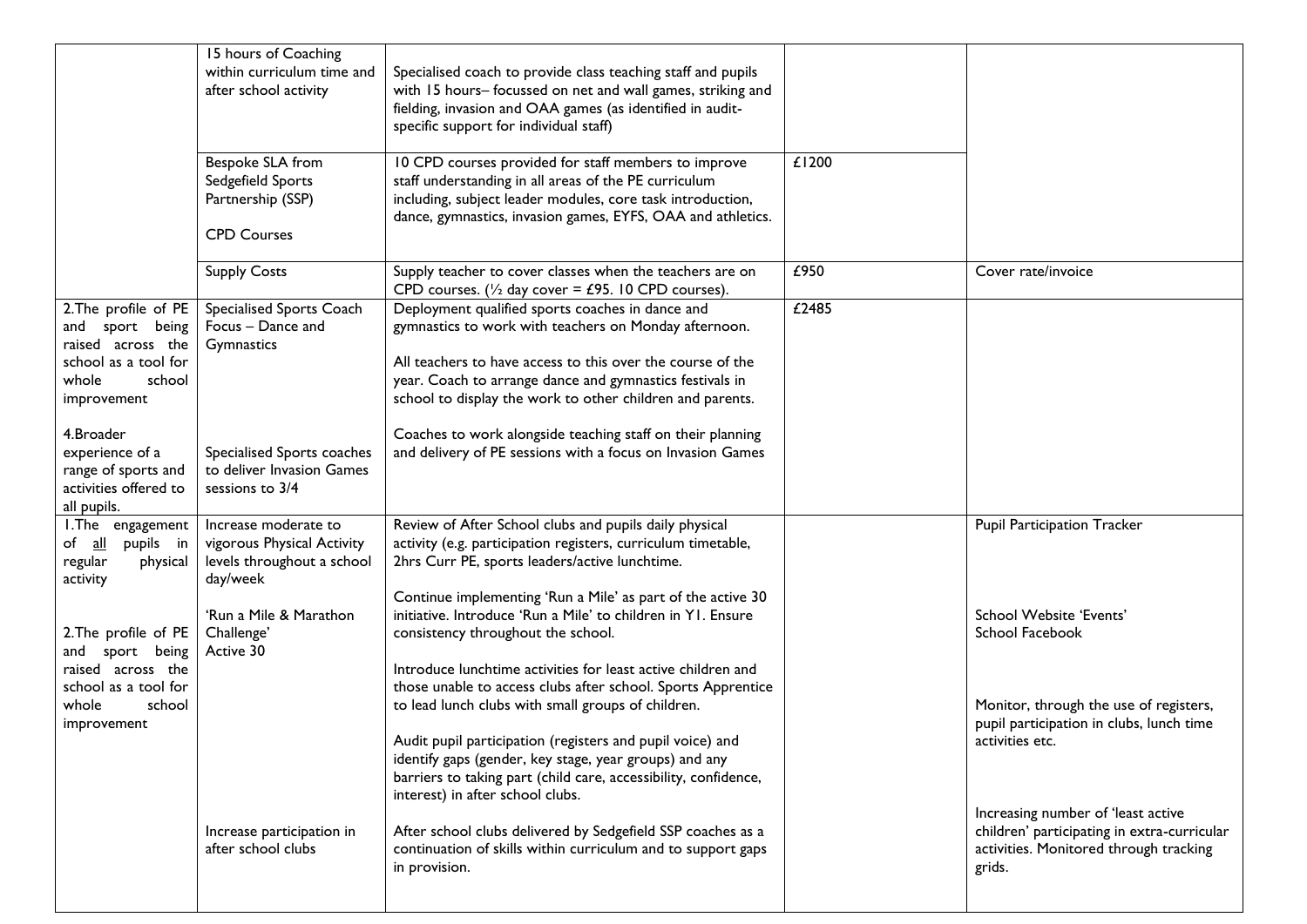|                                                                                                                                                                                | 15 hours of Coaching<br>within curriculum support<br>time and for after school<br>provision<br>Sports Leaders | New Sports Leaders trained (running lunchtime<br>activities alongside Sports Apprentice)<br>Pupil Trackers- indicating attendance at inter/intra<br>school competition (see key indicator 5)                                                                                                                                                                                                                                                                                                                                                                                                                                 |                          | Pupil Voice Questionnaires and<br>teacher/pupil interactive conversations<br>After school club participation<br>registers/tracker |
|--------------------------------------------------------------------------------------------------------------------------------------------------------------------------------|---------------------------------------------------------------------------------------------------------------|------------------------------------------------------------------------------------------------------------------------------------------------------------------------------------------------------------------------------------------------------------------------------------------------------------------------------------------------------------------------------------------------------------------------------------------------------------------------------------------------------------------------------------------------------------------------------------------------------------------------------|--------------------------|-----------------------------------------------------------------------------------------------------------------------------------|
| I. The engagement<br>pupils in<br>of all<br>regular<br>physical<br>activity.<br>4.Broader<br>experience of<br>a<br>range of sports and<br>activities offered to<br>all pupils. | <b>Sports Apprentice</b>                                                                                      | To support the teaching of PE across the school. -<br>Running lunchtime activities to engage a wide variety of<br>pupils in a number of different sports.<br>Sports apprentice to co-ordinate lunchtime<br>$\bullet$<br>activities to engage pupils in a number of different<br>sports.<br>To organise and co-ordinate intra school<br>$\bullet$<br>competitions.<br>To support staff in running inter school festivals<br>$\bullet$<br>and competitions - trials, extra training clubs and<br>support at events.<br>Intervention group of Reception children/Year I<br>$\bullet$<br>children - fundamental movement skills. | £5460                    |                                                                                                                                   |
|                                                                                                                                                                                | To introduce sports<br>coaching and nutrition to<br>help engage all groups of<br>children within the school   | Audit children attending afterschool clubs<br>Children to be invited to school nutrition and<br>fitness sessions during school time to help increase<br>pupil participation                                                                                                                                                                                                                                                                                                                                                                                                                                                  | $6 \times$ sessions £300 |                                                                                                                                   |
| 4.Broader<br>experience of a<br>range of sports and<br>activities offered to<br>all pupils                                                                                     | <b>Taster Session Programme</b>                                                                               | 3 x half day taster sessions linked to local community clubs.<br>This will involve the local community clubs delivering<br>sessions to year groups where their club has a team/session<br>for to encourage children to transition from School Sport to<br>Community Sport.                                                                                                                                                                                                                                                                                                                                                   | £316.25                  |                                                                                                                                   |
| I. The engagement<br>of all pupils in<br>regular physical<br>activity                                                                                                          | Other PESSPA Sessions<br>include;<br>MR FOOTBALL (Mitch<br>Whellans)                                          | Weekly Curriculum Fundamental Movement Skills with<br>Reception. TA support staff and Sport Apprentice present.<br>Year 1 and 2 pupils Gymnastic sessions at Spennymoor                                                                                                                                                                                                                                                                                                                                                                                                                                                      | Curriculum Budget Spend  | Improved Fundamental Movement in<br>Early Years pupils supporting child<br>development within physical movement                   |
|                                                                                                                                                                                | <b>Gymnastic Sessions</b>                                                                                     | Leisure Centre (Weekly rota) with Gymn coaches.                                                                                                                                                                                                                                                                                                                                                                                                                                                                                                                                                                              |                          |                                                                                                                                   |